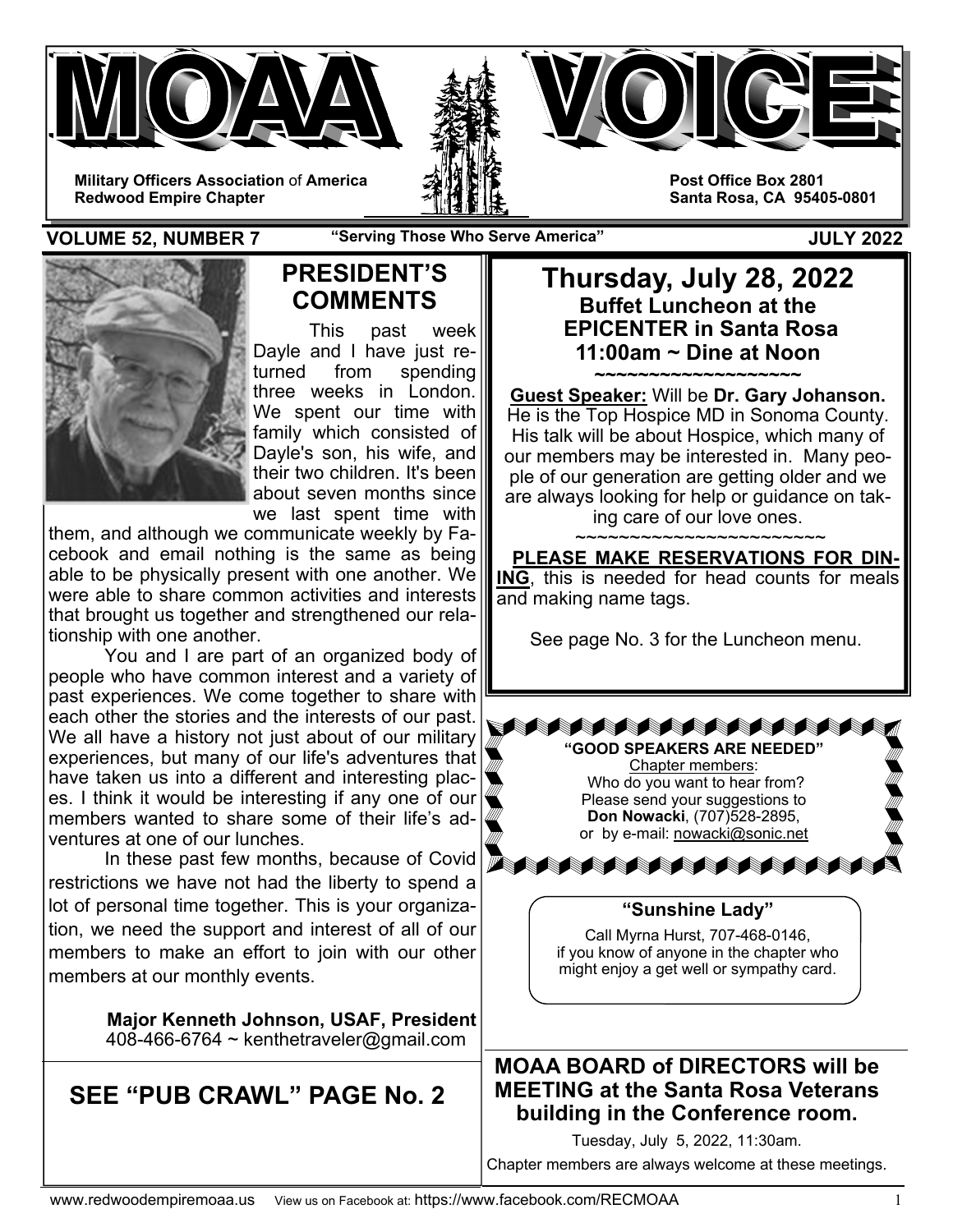# **Legislative Update- July 2022**

#### **Federal:**

**2022 NDAA.** MOAA will be presenting, or his already presented as you read this, a WEBI-NAR on 06/28/2022 concerning what is happening to the Federal Budget. So, if you did not watch it, I urge to pull it up on MOAA's website to watch a replay. It is quite revealing. With billions going to fund the Ukraine effort as well as more for COVID-19 costs, let's hold our breath to see what plays out in the end. This applies to our MOAA priorities as well although it seems that the Senate has approved the Toxic Exposure Reform Bill which will help take care of the problem of burnouts and other toxic exposure.

**COLA for 2022 continues to rise.** The latest information available shows it 7.3% above the baseline headed for a record not seen in decades. However, with money being scarce, constant attention for any maneuvering by our legislators to "save" as was tried in other vears

#### **State:**

 We flamed out in our efforts get **AB 1623 Tax Exemption for Military Retired Pay** passed in spite of all your efforts, particularly by our CALMOAA President Fred Green and CALMOAA Legislative Vice President Jeff Breiton. Thanks to all.

 Now we need to go back to the drawing boards to see how to proceed in this coming year.

 Your input regarding what we want in the future in terms of legislation and we need this information by mid-September. Please send your thoughts to me at my email address <vernonmc@mcn.org> or, call or text me to 707 972-3066.

**Vern McNamee, LTC, USA Retired** 

Legislative Chairman Redwood Empire Chapter MOAA (CA30) 707 972-3066 ~ vernonmc@mcn.org

## **CPT WILLIAM ANDERSON, USA**

**Is offering his service to members and veterans in need.** 

He realizes that the country is presently going through a rough time, because of the present COVID-19 virus and shelter in place, there are a lot of people with many different needs. He is offering to our members and any veterans organizations his help.

 As a landlord he can repair many house issues for our their members. **FREE!** They only need to pay for parts.

 He can transport supplies. He lives in Santa Rosa. He owns 59 properties in this state alone and is his own maintenance service. He does many kinds of things.

 Anyone can call him and he will give you more details.

Call: William Anderson at 707-331-0366

### **"Pub Crawl" by Ken Johnson**

 Please join us at our in person event for all our Chapters MOAA members. No agenda, just a place and a time where we can gather and share a beer or two and talk about items of interest to all of us. We had been looking for a place that is easy for all of us to get to, and someplace that's quiet so we can gather in our own little corner and just talk and have time together. We have chosen to have our event at the *Graton Resort & Casino,* in Rohnert Park. They have several restaurants but the one I like is called the *Daily Grill***.** It has both indoor and outdoor seating and a very nice menu. They have three large parking lots so there's plenty of room for parking.

 We are meeting on the third Tuesday, at 11:30am, July 19th **NOTE: This is not just for the guys, the wives or spouses are more than welcome**. Our time and date for future meetings will be up to the needs of interested members. This is just a fun way to get together and have great times together. A few of our members had a good time doing this by **ZOOM** meetings in the past. However I'm open to any input and suggestions, so call me if you have any questions at 408 -466-6764.

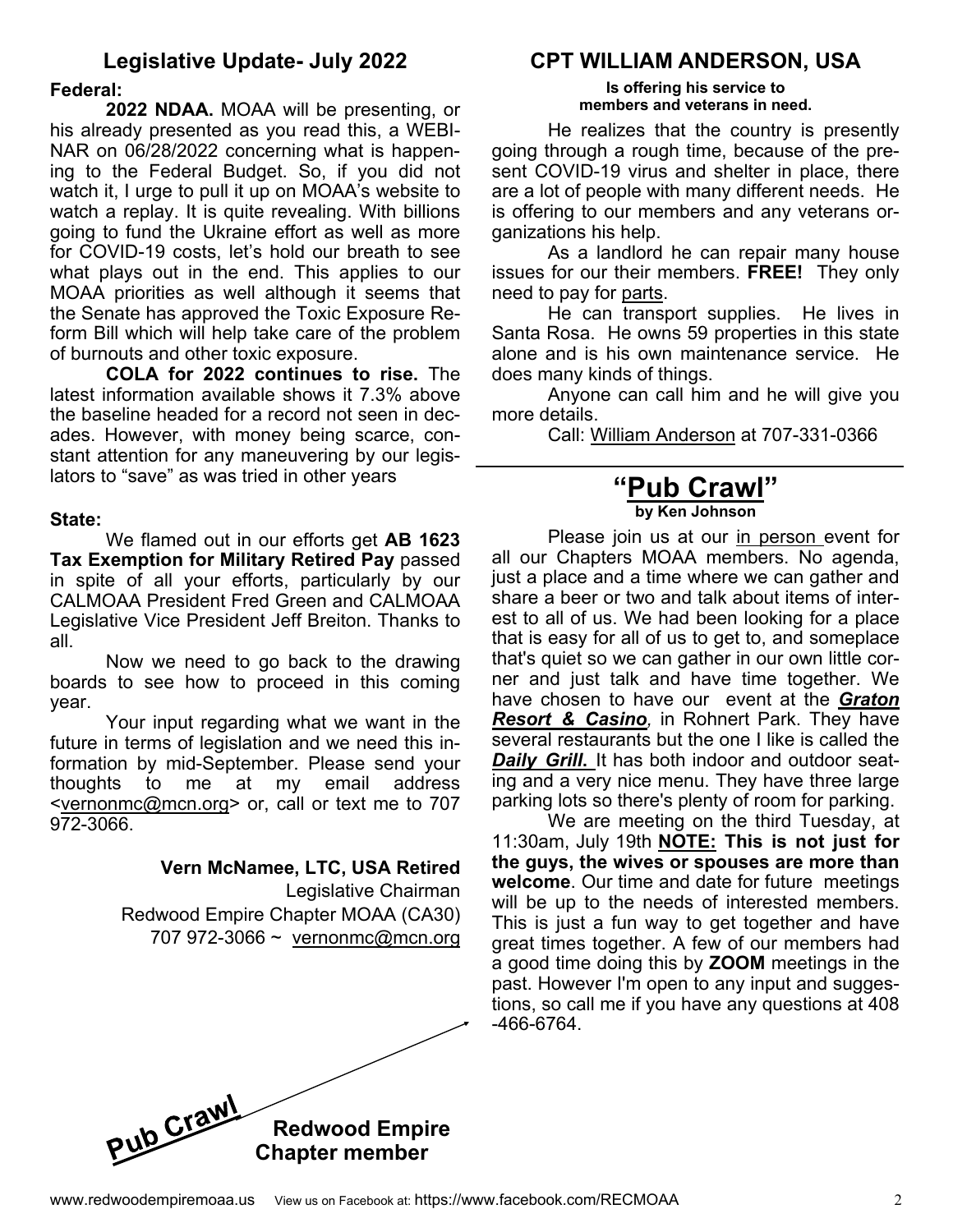| (A Sonoma County Main Chapter event; all members are more than welcome)                                                                                                                                                                                     |  |  |  |
|-------------------------------------------------------------------------------------------------------------------------------------------------------------------------------------------------------------------------------------------------------------|--|--|--|
| Buffet Luncheon, Thursday July 28, 2022<br>Epicenter, 3215 Coffey Lane, Santa Rosa<br>Socializing 11:00 to 11:45 am, Meeting starts, Lunch 12:00 noon<br>Cost (including tax and tip) - Price \$26.00                                                       |  |  |  |
| Salad: Broccoli Salad. Fresh Rolls & Butter.                                                                                                                                                                                                                |  |  |  |
| <b>Lunch:</b> Lemon Chicken, Mini Meatloaves, Herbed Pasta, (Esquite)                                                                                                                                                                                       |  |  |  |
| Dessert: Cookies. Water, Iced Tea, Hot Tea and Coffee                                                                                                                                                                                                       |  |  |  |
| <b>Enclosed:</b> is my check for my advanced reservation____ persons @ \$26.00 each. \$________                                                                                                                                                             |  |  |  |
| Note: All must make RESERVATIONS Please Pre Pay if possible. (Late options only Pay At Door).<br>Information is needed for head counts for meals and making name tags.<br>NO RESERVATION or Walk-Ins will cost \$30.00 per person.                          |  |  |  |
| <b>Donations:</b> Col. Brey Scholarship Fund (Fully Tax Deductible). \$ <b>TOTAL: \$</b>                                                                                                                                                                    |  |  |  |
| Guest Speaker: Dr. Gary Johanson. He is the Top Hospice MD in Sonoma County.                                                                                                                                                                                |  |  |  |
|                                                                                                                                                                                                                                                             |  |  |  |
|                                                                                                                                                                                                                                                             |  |  |  |
| Please list the names of all guest, so that we can make <b>NAME TAGS</b> for them too, thank you.                                                                                                                                                           |  |  |  |
| Make check (s) payable to: RECMOAA<br>To: MOAA, Redwood Empire Chapter, P.O. Box 2801, Santa Rosa, CA 95405<br>"Contact the Chapter Secretary @ 707-795-3963, prior to 10:00am, Tuesday<br>before the Thursday event to request a refund on prepaid meals." |  |  |  |

# **BAREFOOT**

Those of you who didn't attend our May luncheon missed a fun party. Jennifer Wall, daughter of Lew and Florence Wall, is the winemaker for Barefoot Cellars, the most awarded wine brand in the world. While her husband poured wine, Jennifer showed slides and talked about the wines, the wine-making process, and the philosophy of Barefoot Cellars, which is to make approachable, affordable wines. We first sipped champagne, then moved on to three white wines, and finished with tastes of three red wines. Jennifer is enthusiastic and knowledgeable, and the wines were very good. In addition, Epicenter served us one of the best meals we've had there.

# **The Parrot**

 A young man named John received a parrot as a gift. The parrot had a bad attitude and an even worse vocabulary.

 Every word out of the bird's mouth was rude, obnoxious and laced with profanity. John tried and tried to change the bird's attitude by consistently saying only polite words, playing soft music and anything else he could think of to "clean up" the bird's vocabulary.

 Finally, John was fed up and he yelled at the parrot. The parrot yelled back. John shook the parrot and the parrot got angrier and even ruder. John, in desperation, threw up his hand, grabbed the bird and put him in the freezer. For a few minutes, the parrot squawked and kicked and screamed.

 Then suddenly there was total quiet. Not a peep was heard for over a minute. Fearing that he'd hurt the parrot, John quickly opened the door to the freezer. The parrot calmly stepped out onto John's outstretched arms and said "I believe I may have offended you with my rude language and actions. I'm sincerely remorseful for my inappropriate transgressions and I fully intend to do everything I can to correct my rude and unforgivable behavior." John was stunned at the change in the bird's attitude.

 As he was about to ask the parrot what had made such a dramatic change in his behavior, the bird spoke-up, very softly,

"May I ask what the turkey did?"